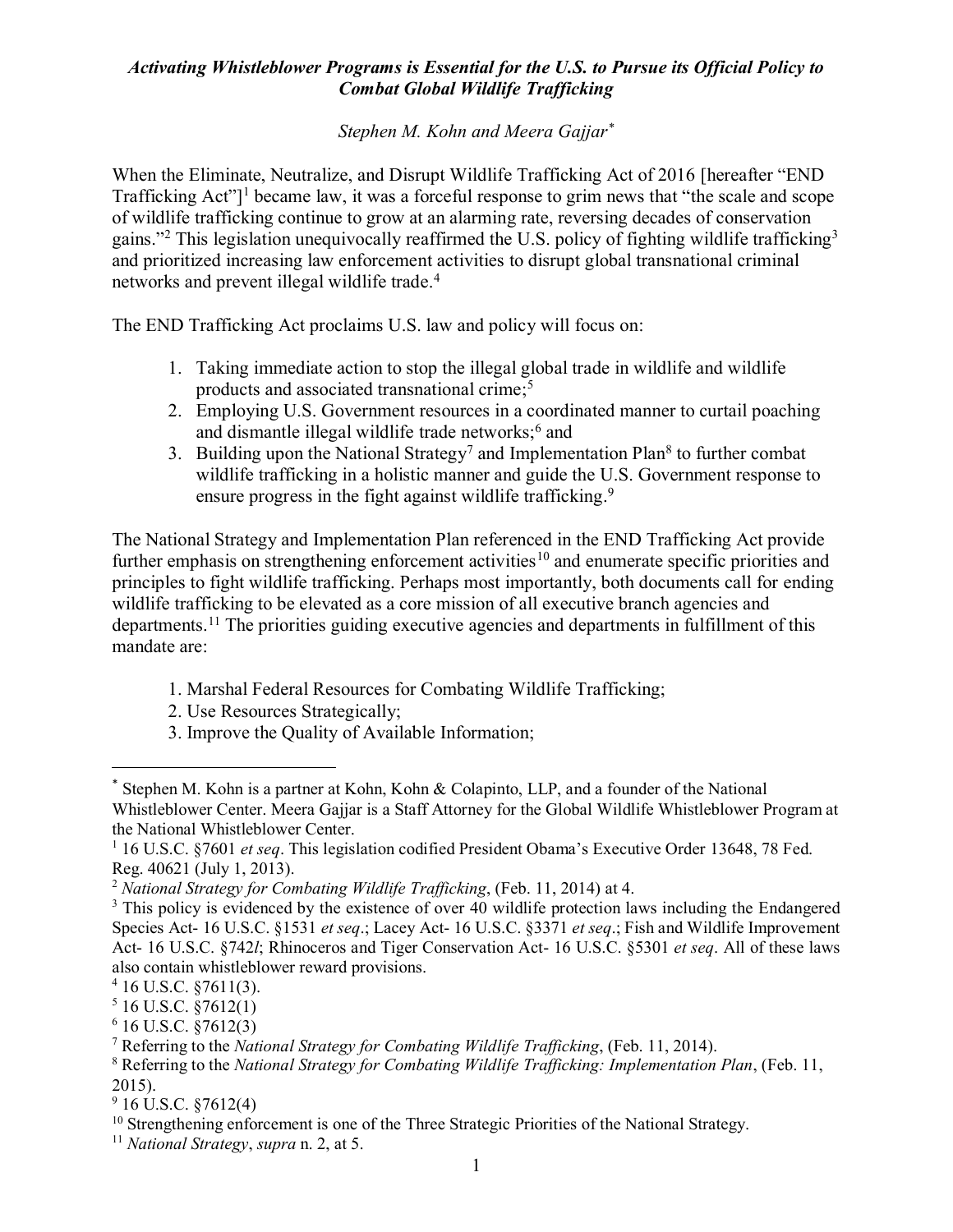- 4. Consider All Links of the Illegal Trade Chain; and
- 5. Strengthen Relationships and Partnerships.12

Within his first month in office, President Trump issued an Executive Order that stated, "[i]t shall be the policy of the executive branch to (a) strengthen enforcement of Federal law in order to thwart... the illegal smuggling and trafficking of...wildlife."13 The Order directs Federal law enforcement agencies to "give a high priority and devote sufficient resources to efforts to identify, interdict, disrupt, and dismantle transnational criminal organizations."<sup>14</sup> Unanimous support for the END Trafficking Act and President Trump's Executive Order reveal that ending illegal trade in wildlife is an issue that has strong bipartisan support.

It is indisputable that the enforcing wildlife trafficking laws has been identified as a priority by the leadership of the Executive and Legislative branches of the U.S. Government. Congress has also already provided agencies with the most powerful tool to harness and focus enforcement efforts: incentives for whistleblowers.<sup>15</sup> A robust whistleblower program focused on ending wildlife trafficking would embody many of the priorities and primary tactics identified as drivers of the National Strategy.

In fact, a whistleblower program is essential to foster the success of the National Strategy and Implementation Plan:

| <b>Implementation Plan Objective</b>                                                                                                 | <b>Whistleblower (WB) Program Contributions</b>                                                                                                                                                              |
|--------------------------------------------------------------------------------------------------------------------------------------|--------------------------------------------------------------------------------------------------------------------------------------------------------------------------------------------------------------|
| Ensure all appropriate enforcement<br>authorities and tools are available to<br>deter wildlife trafficking more<br>effectively. $16$ | WBs are a powerful detection and enforcement tool<br>that has been at the disposal of relevant authorities for<br>decades, but they have not been effectively utilized in<br>the wildlife trafficking arena. |
| Strengthen interdiction and<br>investigative efforts. <sup>17</sup>                                                                  | WBs reduce burden of government undercover<br>investigations; WB information can enable planning<br>for successful interdiction.                                                                             |
| Take the profit out of wildlife<br>trafficking. <sup>18</sup>                                                                        | WBs enhance enforcement activity and increase the<br>likelihood that illegal activity will be discovered,<br>raising the cost of engaging in the illegal activity.                                           |

 $\overline{a}$ 

<sup>12</sup> *Id*. at 5

<sup>13</sup> Executive Order 13773, 82 Fed. Reg. 10691(Feb. 9, 2017).

 $^{14}$  *Id*.

<sup>15</sup> *See* Stephen M. Kohn, *Monetary Rewards for Wildlife Whistleblowers: A Game-Changer in Wildlife Trafficking Detection and Deterrence*, 46 ENVR. L. REV. 10054 (2016). *Available at*:

https://www.kkc.com/assets/site\_18/files/reward-wildlife-whistleblowers.pdf

<sup>16</sup> *Implementation Plan*, *supra* n. 8, at 6.

<sup>17</sup> *Id*. at 8.

<sup>18</sup> *Id*. at 11.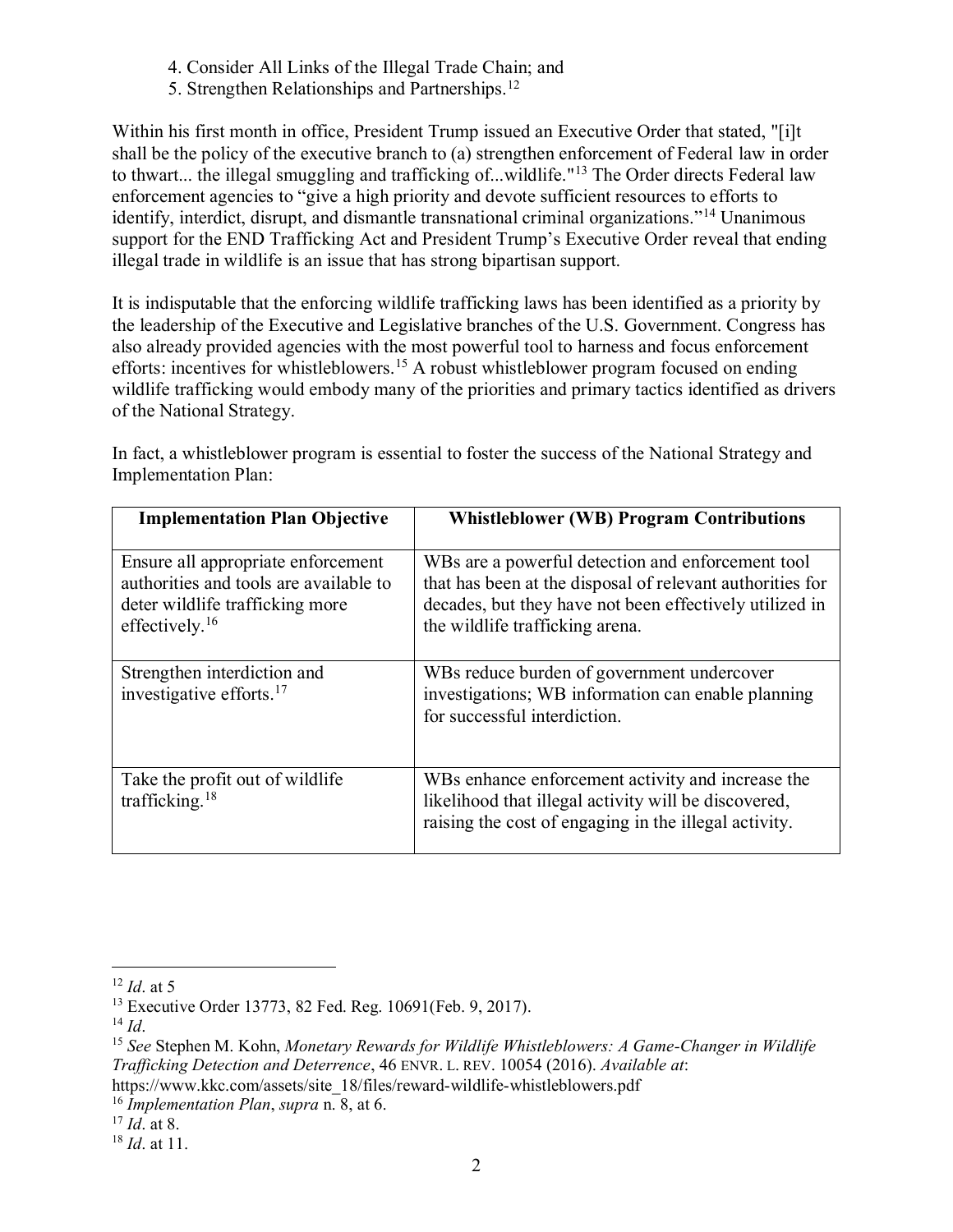| <b>Implementation Plan Objective</b>                                                  | <b>Whistleblower (WB) Program Contributions</b>                                                                                                                                                              |
|---------------------------------------------------------------------------------------|--------------------------------------------------------------------------------------------------------------------------------------------------------------------------------------------------------------|
| Enhance information sharing with<br>international partners. <sup>19</sup>             | U.S.-led development of secure reporting mechanisms<br>for WBs will increase information that can be shared<br>globally.                                                                                     |
| U.S. participation in multinational<br>enforcement operations. <sup>20</sup>          | International WBs might be uncomfortable with<br>working directly with their own governments, going<br>through U.S. channels could help secure collection of<br>information with international implications. |
| Address wildlife trafficking in other<br>transnational organized crime. <sup>21</sup> | Informed WBs can report evidence of violations of<br>other laws they witness.                                                                                                                                |
| Focus on corruption and illicit<br>financial flows. <sup>22</sup>                     | WB provisions in False Claims Act and Foreign<br>Corrupt Practices Act mutually reinforce WB<br>provisions in wildlife protection laws.                                                                      |

The incredible contribution<sup>23</sup> of whistleblowers in detecting many different types of illegal activities informed Congress's choice to incorporate this tool in over 40 wildlife protection laws.

Whistleblowers have long been valued by both Democrats and Republicans as a key component in the battle against wildlife trafficking. President Reagan signed amendments to the Lacey Act<sup>24</sup> and the Fish and Wildlife Improvement  $Act^{25}$  which directed responsible U.S. agencies to harness the power of whistleblowers by offering rewards for information about illegal activities involving wildlife. In explaining the importance of adding the reward provision to the Fish and Wildlife Improvement Act, Congressman John Breaux highlighted the significance of "undercover operations to apprehend large-scale, commercial violators of wildlife laws."<sup>26</sup> Congressman Breaux made that comment over 30 years ago, and in the intervening time the Secretaries of Interior, Commerce, Agriculture, and Treasury<sup>27</sup> have not taken any steps towards implementing the whistleblower provisions in wildlife protection laws.

However, where whistleblowers have been effectively utilized, they have played a critical role in exposing illegal activity. This has been demonstrated time-and-again under the False Claims Act,<sup>28</sup> Foreign Corrupt Practices Act,<sup>29</sup> Securities Exchange Act,<sup>30</sup> Commodity Exchange

 $\overline{a}$ 

<sup>19</sup> *Id*. at 16.

<sup>20</sup> *Id*. at 17.

<sup>21</sup> *Id*. at 18.

<sup>22</sup> *Id*. at 19.

<sup>23</sup> For example, over 80% of False Claims Act cases are initiated by whistleblowers. *Grassley Floor Statement on the False Claims Act*. Senator Chuck Grassley of Iowa, Chairman, Senate Judiciary Committee. https://www.grassley.senate.gov/news/news-releases/grassley-floor-statement-false-claimsact (last visited Mar. 10, 2017).

 $24$  Pub. L. 97-79 (1981).

 $25$  Pub. L. 97-396 (1982).

<sup>26</sup> 128 Cong. Rec. H31972 (Dec. 17, 1982).

<sup>27</sup> 16 U.S.C. §3371(h) and 16 U.S.C. §3375(d)

<sup>28</sup> 31 U.S.C. §§3729-33

<sup>29</sup> 15 U.S.C. §78u-6

<sup>30</sup> 15 U.S.C. §78u-6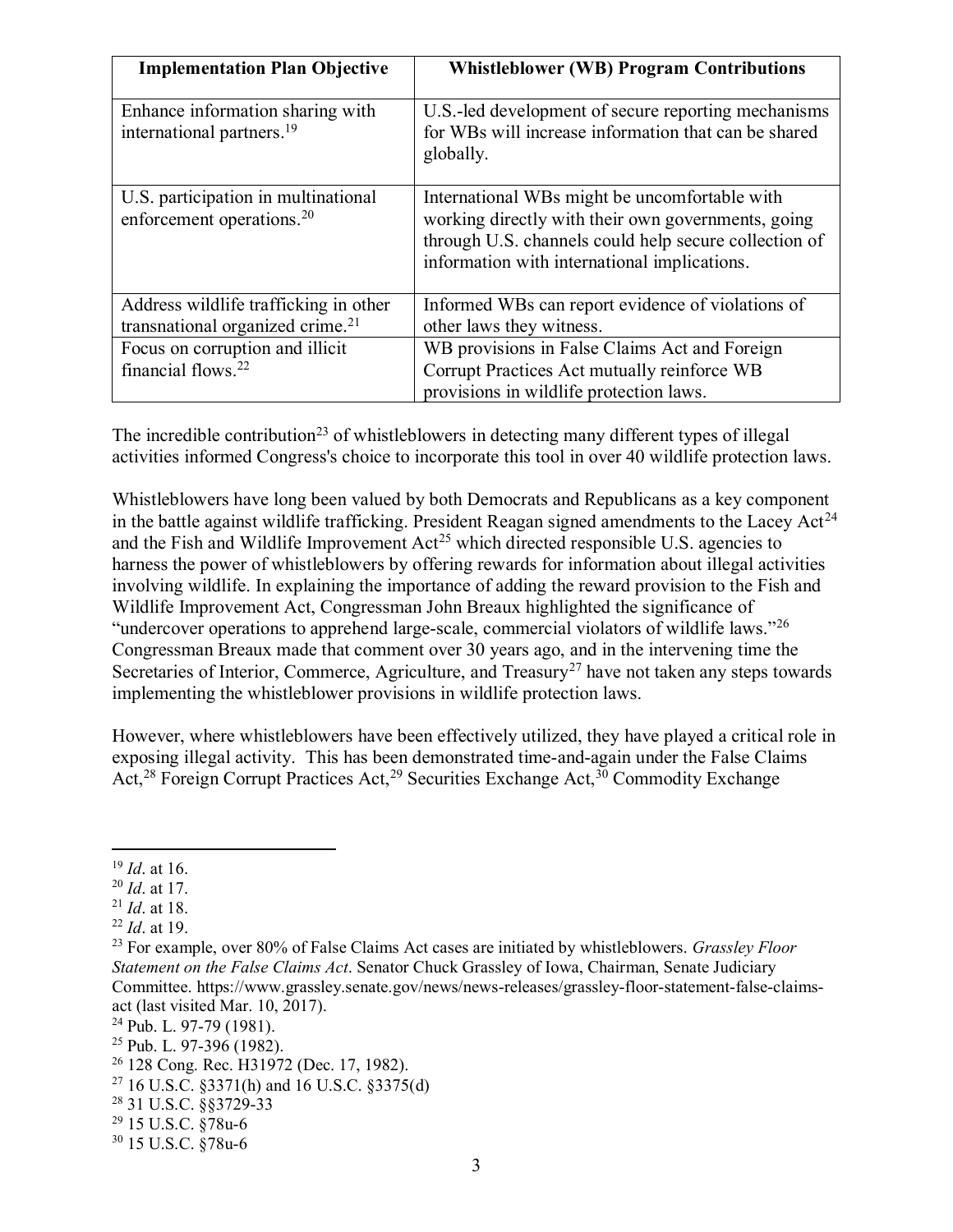Act,<sup>31</sup> and Internal Revenue Act,<sup>32</sup> and the Act to Prevent Pollution from Ships.<sup>33</sup> U.S. Securities and Exchange Commission Chair Mary Jo White echoes the sentiment of various agencies in praising the effectiveness of a well-implemented whistleblower reporting and reward system:

*"[The SEC Whistleblower Program] has rapidly become a tremendously effective forcemultiplier, generating high quality tips and, in some cases, virtual blueprints laying out an entire enterprise, directing us to the alleged fraud."*<sup>34</sup>

The Act to Prevent Pollution from Ships ("APPS") provides an effective model for incentivizing reports from international whistleblowers to uncover crime which would otherwise be undetectable. The U.S. Department of Justice has praised the success of incentivizing whistleblowers, noting, "Absent crew members with firsthand knowledge of the illegal conduct coming forward, APPS violations are extremely difficult to uncover."<sup>35</sup> Due in large part to effectively harnessing the power of whistleblowers, the United States has become the number one enforcer of the MARPOL Protocol—the international treaty that APPS implements.36 The Lacey Act could be just as effective as APPS if authorities utilized the available whistleblower reward provisions.

Both the APPS and the Lacey Act provide enforcement authorities<sup>37</sup> with the discretion to compensate whistleblowers who report illegal activity with money from the collected criminal sanctions, and to determine the amount of any such reward.<sup>38</sup> Additionally, whistleblower provisions in some wildlife laws, such as the U.S. Fish and Wildlife Improvement Act, go even further—allowing rewards for reporting a violation of law, even if that report does not result in enforcement action by the government.<sup>39</sup>

Despite the existence of a strong framework to combat wildlife trafficking by incentivizing and empowering whistleblowers to report crime, the Secretaries of Interior, Commerce, Agriculture, and Treasury have not taken action to unlock the power of whistleblowers to protect wildlife. Instead, trafficking has become "a global crisis, as increasingly sophisticated, violent, and

 $\overline{a}$ <sup>31</sup> 7 U.S.C. §26

<sup>32</sup> 26 U.S.C. §7623

<sup>33</sup> 33 U.S.C. §1908(a)

<sup>&</sup>lt;sup>34</sup> Mary Jo White, Chair, U.S. Securities and Exchange Comm'n, Remarks at the Securities Enforcement Forum (Oct. 9, 2013), https://www.sec.gov/News/Speech/Detail/Speech/1370539872100 (last visited Mar. 3, 2017).

<sup>35</sup> U.S. Department of Justice, *USA v. Noble Drilling, LLC* (U.S. District Court, Alaska), 3:14-cr-00114, December 18<sup>th</sup>, 2014.

<sup>&</sup>lt;sup>36</sup> "Very few other countries have any track record of prosecuting deliberate MARPOL violations, let alone a legal process that would protect witnesses from obstruction of justice such as occurred in the vast majority of vessel pollution prosecutions." U.S. Department of Justice, Environment and Natural Resources Division, filing in APPS Case *United States v. Efploia,* MJG-11-0652 (U.S. District Court, Maryland) March 4, 2016.

<sup>&</sup>lt;sup>37</sup> Under the APPS, court approval is required to award payment to a whistleblower. Under the Lacey Act, the Secretary of the Interior, Commerce, Agriculture, or the Treasury must award payment to a whistleblower—no court approval is needed. *See* Kohn, *supra* n. 15, at 10063.

<sup>&</sup>lt;sup>38</sup> Under the APPS, whistleblower rewards are capped at 50% of the fine recovered in the enforcement action. The Lacey Act and other wildlife protection statutes do not place a cap on rewards. *See* Kohn, *supra* n. 15, at 10063.

 $39\overline{16}$  U.S.C. §742k(2). These advance rewards may be paid through general appropriations. 16 U.S.C. §742l-1.